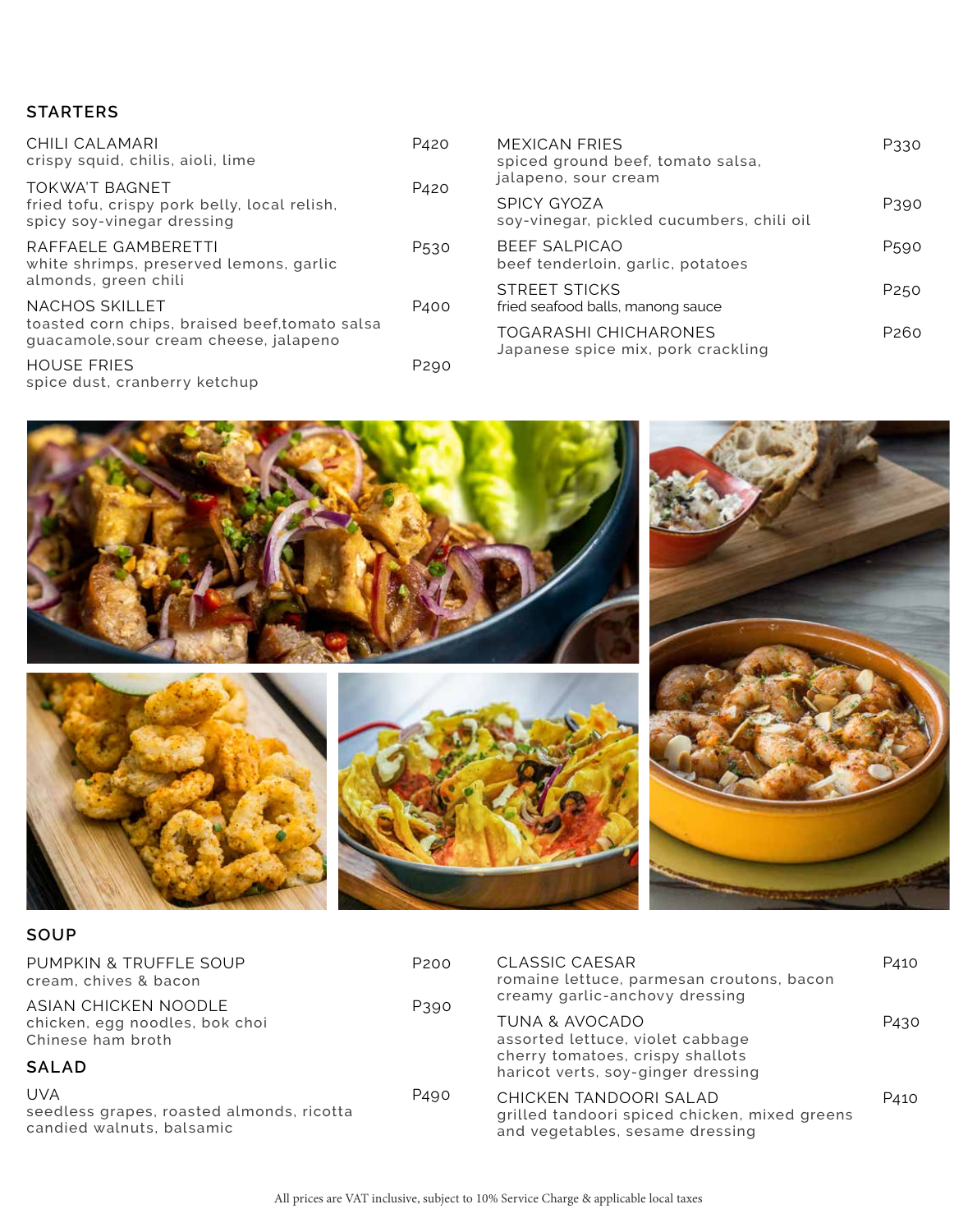| $\overline{\phantom{a}}$ HERITAGE CLASSICS |  |
|--------------------------------------------|--|
| served with rice                           |  |

| BAYLEAF BAGNET<br>House special fried pork belly, pinakbet                                                | P490             |
|-----------------------------------------------------------------------------------------------------------|------------------|
| SINIGANG NA BANGUS<br>boneless milkfish belly, local vegetables<br>sour broth                             | P <sub>490</sub> |
| <b>CRISPY BINAGOONGAN</b><br>bagnet, shrimp paste, fried eggplant                                         | P510             |
| SIZZLING BULALO<br>tender beef shanks, vegetables<br>bone marrow gravy                                    | P570             |
| <b>KARE KARE</b><br>ox tail, ox tripe, beef belly, annato peanut sauce<br>native vegetables, casa bagoong | P570             |
| <b>GARLIC BLUE MARLIN</b><br>swordfish steak, aligue laing, crispy shallots                               | P620             |
| <b>HIPON SA ALIGUE</b><br>chili, bok choi, papadum                                                        | P470             |
|                                                                                                           |                  |

#### **PASTA & ENTREE**

| <b>TOMATO &amp; PESTO</b><br>parmesan, spaghetti                                 | P390                |
|----------------------------------------------------------------------------------|---------------------|
| <b>BEEF BOLOGNESE</b><br>beefy tomato sauce, rigatoni                            | P420                |
| MUSHROOM & BACON ALFREDO<br>fettucine, parmesan                                  | P420                |
| RAFFAELE LAMB RIBS<br>grilled lamb ribs, garlic potatoes, broccoli               | P <sub>1</sub> ,100 |
| <b>ANGUS RIB EYE</b><br>fries, sauteed greens, au jus                            | P <sub>1</sub> ,950 |
| CALLOS MADRILENA<br>Spanish stew with chorizo and olives                         | P <sub>4</sub> 80   |
| <b>CRISPY CHICKEN TERIYAKI</b><br>fresh cabbage, garlic, spring onion            | P410                |
| <b>BEEF KEBAB</b><br>beef tenderloin skewers, tahini yogurt sauce<br>garlic rice | P890                |
| <b>BURGER &amp; SANDWICHES</b><br>served with fries                              |                     |
| <b>BAYLEAF BURGER</b><br>180gms beef, bacon, cheese, mushroom                    | P490                |
| <b>HOUSE CLUB</b><br>tuna mayo, bacon, ham & egg salad                           | P480                |
| SPICY BACON & EGG ROLL<br>Fried egg, crispy bacon, cheese, spicy mayo            | P310                |
|                                                                                  |                     |

#### **HERITAGE CLASSICS** served with rice FILIPINO FRIED CHICKEN P450 "local style" spicy honey-patis ALL DAY BEEF TAPA P390 marinated beef, garlic rice, egg CHICKEN & PORK ADOBO SA PUTI P440 crispy chicken and pork adobo cooked in vinegar fried egg, sautéed kangkong SPICY BEEF & CHORIZO CALDERETA P530 Filipino beef stew, vegetables BANGUS A LA POBRE P490 bangus belly, garlic gravy, vegetables PINAKBET PINAKBET sauteed farm vegetables, shrimp paste PANCIT CANTON P390 canton, vegetables, chicken, shrimp, egg roll

#### **RICE CUPS**

| <b>STEAMED RICE</b><br><b>GARLIC &amp; SCALLION</b><br>KALKAG & GREEN MANGO                  | P50<br><b>P60</b><br>P80 |
|----------------------------------------------------------------------------------------------|--------------------------|
| <b>TACOS &amp; EMPANADAS</b>                                                                 |                          |
| <b>BEEF BIRRIA</b><br>US Beef tacos & Mexican consommé                                       | P370                     |
| <b>CARNITAS BAGNET</b><br>crispy pork tacos, chili oil, guacamole<br>pickled onion, jalapeno | P370                     |
| PESCE PARILLA<br>grilled marlin, guacamole, pickled onion<br>queso fresca                    | P390                     |
| QUESADILLA BIRRIA<br>US Beef, cheese, birria consommé                                        | P430                     |
| CHICKEN EMPANADA<br>3 pcs chicken empanada, Mexican chili oil                                | P390                     |

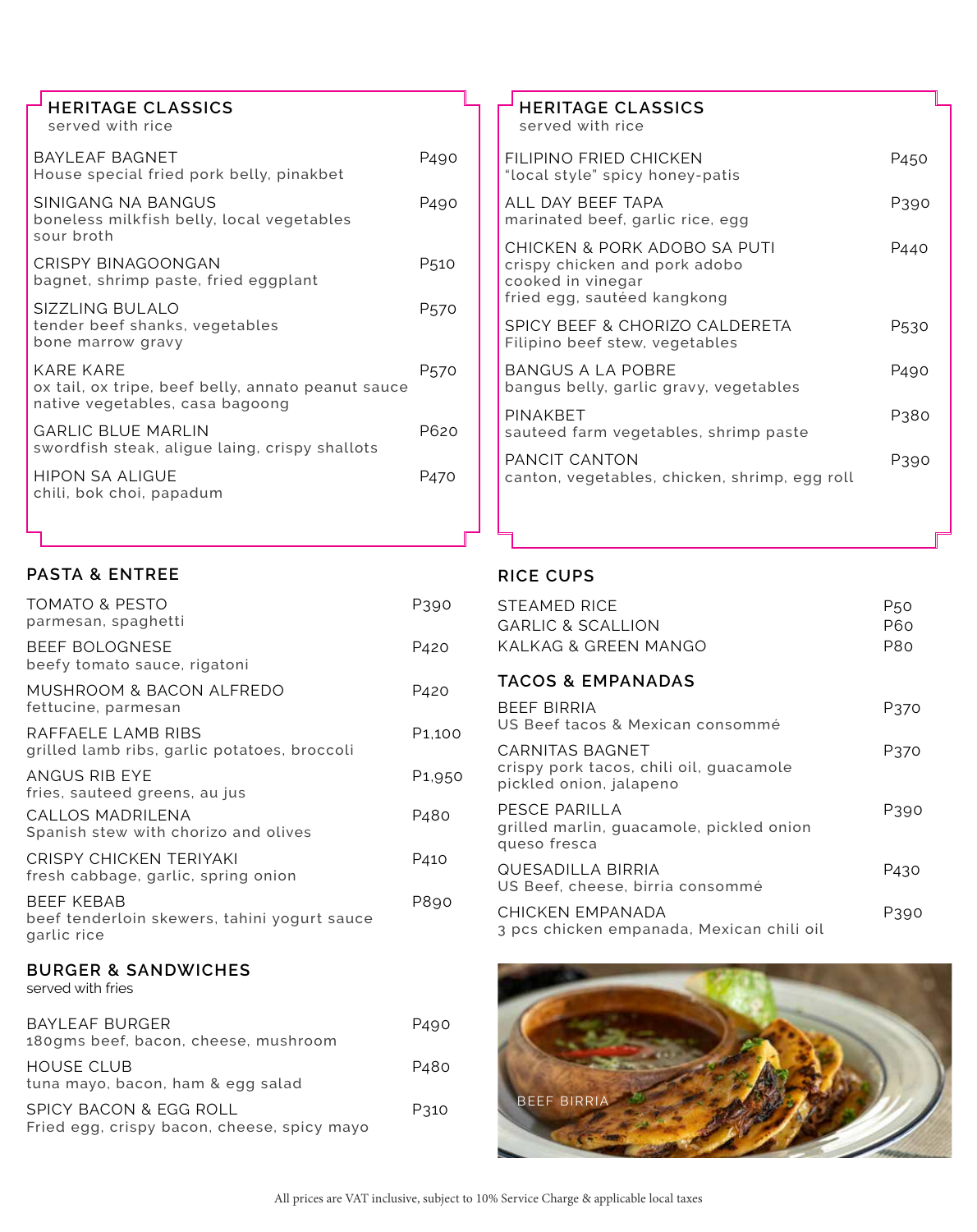| *Pizzas and Pastas in this section are available subject                                    | <u>Line</u> |
|---------------------------------------------------------------------------------------------|-------------|
| $\overline{1}$ to the operating hours of Raffaele Woodfired Pizza in Level 3 $\overline{1}$ |             |

### **RAFFAELE WOODFIRED PIZZAS**

 $\Box$ 

| MARGHERITA<br>tomato, cheese, basil, extra virgin olive oil                                      | P490 |
|--------------------------------------------------------------------------------------------------|------|
| <b>FOUR CHEESE</b><br>gorgonzola, provolone, mozzarella<br>parmesan, arugula, truffle honey      | P590 |
| <b>SEAFOOD PIZZE</b><br>tomato, eggplant, mozzarella, pesto                                      | P630 |
| ENGLISH BREAKFAST PIZZA<br>bacon, morcilla, eggs, pecorino,<br>mushroom, maple                   | P680 |
| <b>CHILI PEPPERONI</b><br>tomato, mozzarella, honey garlic                                       | P590 |
| <b>BUTCHER'S CHOICE</b><br>sausage, bacon, pepperoni, red onion<br>chilies, tomato, honey garlic | P620 |
| <b>VEGAN PIZZA</b><br>tomato, pumpkin, eggplant, bell pepper<br>red onion, olives, basil         | P550 |









| ENSAYMADA PUDDING<br>Crème Anglaise                                       | P <sub>240</sub> |
|---------------------------------------------------------------------------|------------------|
| <b>HOUSE CHURROS</b><br>Cacao or Coffee Caramel Sauce                     | P <sub>150</sub> |
| RAFFAELE CHEESECAKE<br>ricotta cheesecake, macerated fruits               | P320             |
| RAFFAELE'S DOLCI AL CIOCCOLATO<br>warm chocolate cake, crème anglaise     | P380             |
| <b>EGG FLAN</b><br>leche flan, macapuno, pinipig                          | P <sub>200</sub> |
| <b>CHOCOLATE TIRAMISU</b><br>lady finger, espresso, mascarpone, chocolate | P390             |
| <b>MANGO CANONIGO</b><br>yema, crème anglaise                             | P290             |

#### **RAFFAELE PASTA**

| SEAFOOD TORTIGLIONI<br>assorted seafood, woodfired tomatoes<br>pesto, roasted eggplant, parmesan | P520 |
|--------------------------------------------------------------------------------------------------|------|
| LOCAL CRAB & SEA URCHIN<br>lump crab, preserved lemon, tomatoes<br>shellfish cream, spaghetti    | P530 |
| WILD MUSHROOM & TRUFFLE AU JUS<br>assorted mushrooms, brandy, truffle cream<br>au jus, fettucine | P520 |
| CARBONARRA BUCATINNI<br>smoked bacon, egg, parmesan                                              | P420 |